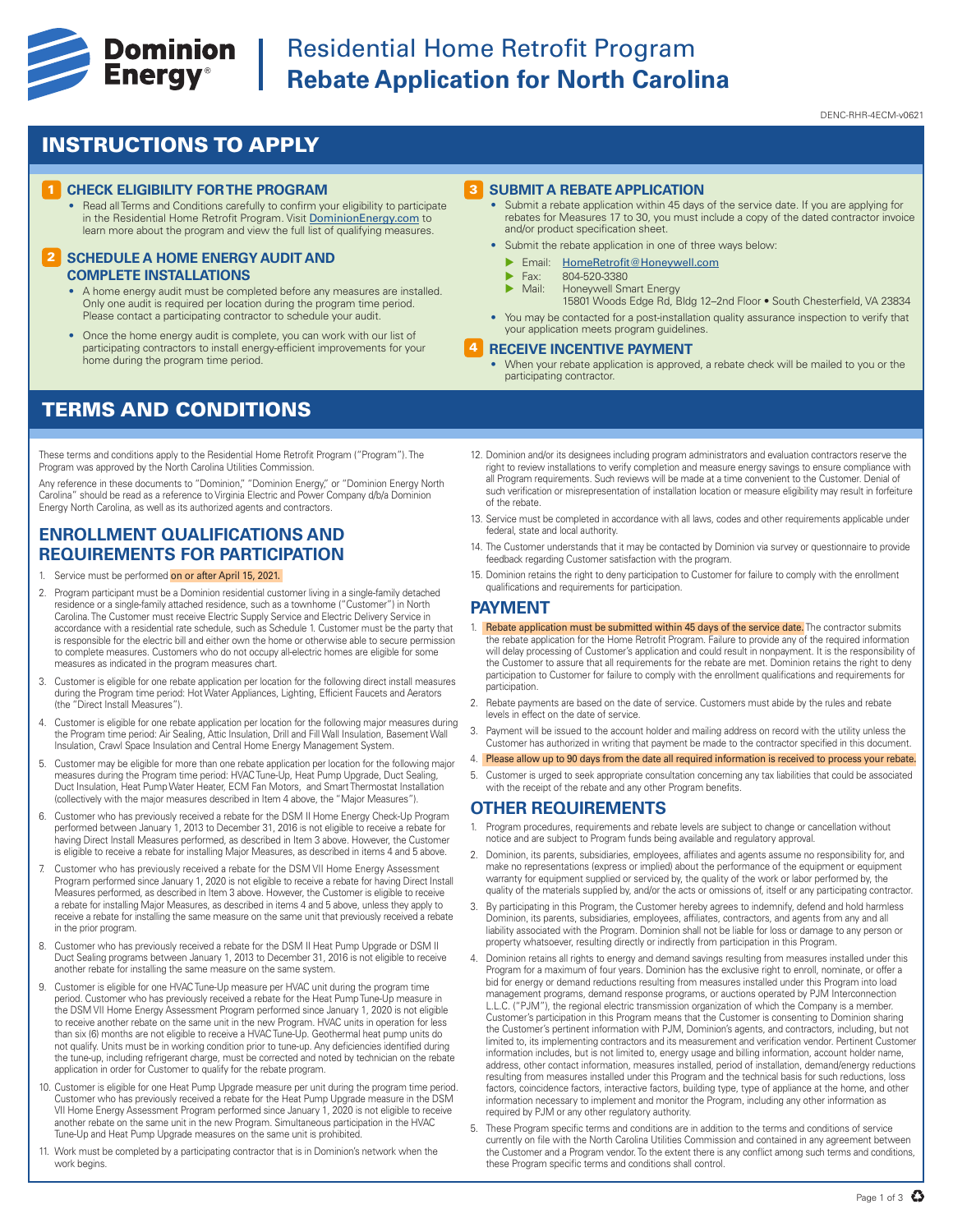

# Residential Home Retrofit Program APPLICATION FOR NORTH CAROLINA

| .<br>(ກ<br>APPLICATION CHECKLI | Complete the checklist below and submit all required documents. Rebate cannot be processed with any missing information or blank fields.<br>Who is submitting this rebate application? Customer Contractor<br>(Your Initials) HAVE READ THE INSTRUCTIONS AND TERMS AND CONDITIONS ON PAGE 1.<br><b>Completed Home Energy Audit.</b><br>Completed entire rebate application.<br>Attached a copy of the dated invoice from the contractor who performed the work for Measures 16 to 86 only. (Not applicable for Measures 1 to 15)<br>Included the Product Specification Sheet for installing each of the following measures. Please select all that apply and specify item<br>numbers from Rebate Chart.<br>Measure 26 - Water Heater<br>Measure 20 - 25 - HVAC System Upgrade (Submit AHRI Certificate): ________<br>Measure 27 - ECM Fan Motor: _<br>Email: HomeRetrofit@Honeywell.com<br>✔ Submit in one of three ways:<br>804-520-3380<br>Fax:<br><b>Honeywell Smart Energy</b><br>Mail:<br>15801 Woods Edge Rd, Bldg 12-2nd Floor . South Chesterfield, VA 23834 |                                                           |                                     |                                                                                                              |                                                                                                                  |                                                                               |                                                                                                 |                |  |             |  |             |  |  |  |
|--------------------------------|----------------------------------------------------------------------------------------------------------------------------------------------------------------------------------------------------------------------------------------------------------------------------------------------------------------------------------------------------------------------------------------------------------------------------------------------------------------------------------------------------------------------------------------------------------------------------------------------------------------------------------------------------------------------------------------------------------------------------------------------------------------------------------------------------------------------------------------------------------------------------------------------------------------------------------------------------------------------------------------------------------------------------------------------------------------------|-----------------------------------------------------------|-------------------------------------|--------------------------------------------------------------------------------------------------------------|------------------------------------------------------------------------------------------------------------------|-------------------------------------------------------------------------------|-------------------------------------------------------------------------------------------------|----------------|--|-------------|--|-------------|--|--|--|
|                                | Name on Dominion Energy Account:                                                                                                                                                                                                                                                                                                                                                                                                                                                                                                                                                                                                                                                                                                                                                                                                                                                                                                                                                                                                                                     |                                                           |                                     |                                                                                                              | <b>Dominion Energy Account Number:</b>                                                                           |                                                                               |                                                                                                 |                |  |             |  |             |  |  |  |
|                                | Service Address:                                                                                                                                                                                                                                                                                                                                                                                                                                                                                                                                                                                                                                                                                                                                                                                                                                                                                                                                                                                                                                                     |                                                           |                                     |                                                                                                              |                                                                                                                  |                                                                               |                                                                                                 |                |  |             |  |             |  |  |  |
|                                | City:                                                                                                                                                                                                                                                                                                                                                                                                                                                                                                                                                                                                                                                                                                                                                                                                                                                                                                                                                                                                                                                                | State:                                                    | Zip Code:                           |                                                                                                              |                                                                                                                  |                                                                               |                                                                                                 |                |  |             |  |             |  |  |  |
|                                | Key Contact Name:                                                                                                                                                                                                                                                                                                                                                                                                                                                                                                                                                                                                                                                                                                                                                                                                                                                                                                                                                                                                                                                    | <b>REBATE PAYMENT METHOD</b>                              |                                     |                                                                                                              |                                                                                                                  |                                                                               |                                                                                                 |                |  |             |  |             |  |  |  |
| ய                              | Email Address:                                                                                                                                                                                                                                                                                                                                                                                                                                                                                                                                                                                                                                                                                                                                                                                                                                                                                                                                                                                                                                                       |                                                           |                                     |                                                                                                              |                                                                                                                  |                                                                               | (Your Initials) understand that my rebate<br>incentive in the amount of \$ _______ will be paid |                |  |             |  |             |  |  |  |
| $\overline{\cap}$              | Home Phone:                                                                                                                                                                                                                                                                                                                                                                                                                                                                                                                                                                                                                                                                                                                                                                                                                                                                                                                                                                                                                                                          | Work Phone:                                               |                                     |                                                                                                              | directly to the contractor specified in this document<br>and recognize that I have received the equivalent value |                                                                               |                                                                                                 |                |  |             |  |             |  |  |  |
| STOMER                         | lease this property.<br>   own                                                                                                                                                                                                                                                                                                                                                                                                                                                                                                                                                                                                                                                                                                                                                                                                                                                                                                                                                                                                                                       | Do you have authority to approve work<br>on the property? | l No                                | of this amount through services provided, unless I<br>check here $\Box$ to have the rebate check sent to me. |                                                                                                                  |                                                                               |                                                                                                 |                |  |             |  |             |  |  |  |
| <u>ನ</u>                       | The following question is optional:<br>Did the rebate incentive offered by Dominion Energy have any influence in your decision<br>to have the work performed?<br>Yes<br>l No                                                                                                                                                                                                                                                                                                                                                                                                                                                                                                                                                                                                                                                                                                                                                                                                                                                                                         |                                                           |                                     |                                                                                                              |                                                                                                                  | Building Type (Check one):   Single-Family Detached<br>Single-Family Attached |                                                                                                 |                |  |             |  |             |  |  |  |
|                                | By signing this application, I agree to the above terms and conditions. I authorize Dominion Energy North Carolina to release pertinent electrical usage information<br>through Honeywell Smart Energy as their implementation contractor to the participating contractor listed below. I certify that I am the Dominion Energy North Carolina<br>customer and owner or lessee of the residence described above.                                                                                                                                                                                                                                                                                                                                                                                                                                                                                                                                                                                                                                                     |                                                           |                                     |                                                                                                              |                                                                                                                  |                                                                               |                                                                                                 |                |  |             |  |             |  |  |  |
|                                | <b>Customer Name (please print)</b>                                                                                                                                                                                                                                                                                                                                                                                                                                                                                                                                                                                                                                                                                                                                                                                                                                                                                                                                                                                                                                  |                                                           |                                     |                                                                                                              | <b>Customer Signature</b>                                                                                        |                                                                               |                                                                                                 |                |  | <b>Date</b> |  |             |  |  |  |
|                                | Company Name:                                                                                                                                                                                                                                                                                                                                                                                                                                                                                                                                                                                                                                                                                                                                                                                                                                                                                                                                                                                                                                                        |                                                           |                                     |                                                                                                              |                                                                                                                  | Technician Name:                                                              |                                                                                                 |                |  |             |  |             |  |  |  |
|                                | <b>Company Street Address</b>                                                                                                                                                                                                                                                                                                                                                                                                                                                                                                                                                                                                                                                                                                                                                                                                                                                                                                                                                                                                                                        | Service Date:                                             |                                     |                                                                                                              |                                                                                                                  |                                                                               |                                                                                                 |                |  |             |  |             |  |  |  |
|                                | City:                                                                                                                                                                                                                                                                                                                                                                                                                                                                                                                                                                                                                                                                                                                                                                                                                                                                                                                                                                                                                                                                |                                                           |                                     |                                                                                                              |                                                                                                                  |                                                                               | State:                                                                                          |                |  | Zip Code:   |  |             |  |  |  |
| CONTRACTOR DETAILS             | Company Phone:                                                                                                                                                                                                                                                                                                                                                                                                                                                                                                                                                                                                                                                                                                                                                                                                                                                                                                                                                                                                                                                       | Email Address:                                            |                                     |                                                                                                              |                                                                                                                  |                                                                               |                                                                                                 |                |  |             |  |             |  |  |  |
|                                |                                                                                                                                                                                                                                                                                                                                                                                                                                                                                                                                                                                                                                                                                                                                                                                                                                                                                                                                                                                                                                                                      |                                                           |                                     |                                                                                                              |                                                                                                                  |                                                                               |                                                                                                 |                |  |             |  |             |  |  |  |
|                                | <b>Technician Signature</b>                                                                                                                                                                                                                                                                                                                                                                                                                                                                                                                                                                                                                                                                                                                                                                                                                                                                                                                                                                                                                                          | Date                                                      |                                     |                                                                                                              |                                                                                                                  |                                                                               |                                                                                                 |                |  |             |  |             |  |  |  |
|                                | <b>DominionEnergy.com</b>                                                                                                                                                                                                                                                                                                                                                                                                                                                                                                                                                                                                                                                                                                                                                                                                                                                                                                                                                                                                                                            |                                                           | <b>@ HomeRetrofit@Honeywell.com</b> |                                                                                                              |                                                                                                                  |                                                                               |                                                                                                 | 1-888-366-8280 |  |             |  | Page 2 of 3 |  |  |  |